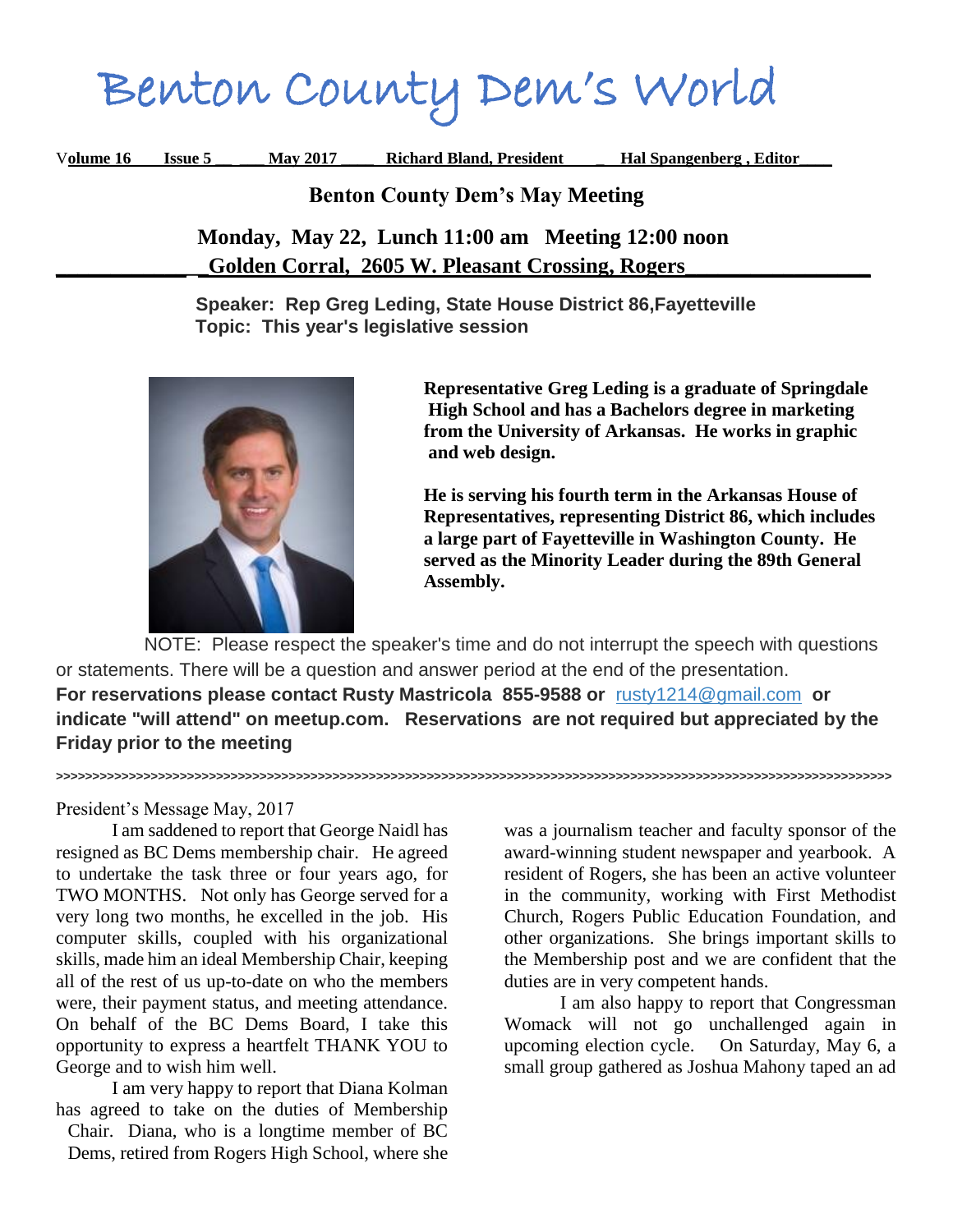to use in his upcoming campaign against Womack. You can see the result on Josh's Facebook page if you search for "Joshua Mahony for Arkansas's Third



Congressional District" from your Facebook page. In the ad, Josh indicated that his decision to enter the race so early was prompted by Womack's vote for the Republican Healthcare Plan,

often now dubbed "Trumpcare." Mahony plans to spend the summer on a listening tour of the congressional district.

Mahony is a native of El Dorado, a member of the same extended family as the late Jody Mahony, a prominent and long-serving Democrat in the Arkansas legislature. Josh, a graduate of the University of Arkansas, has lived in Fayetteville for seventeen years where he has been involved in several community and non-profit organizations. He is president of the Arkansas Single Parent Scholarship Fund, past president of the Ozarks Literacy Council, past chairman of the Fayetteville Airport Board, and a member of the Fayetteville Rotary Club. For more information about Joshua Mahony and his campaign, check his website at [http://joshuamahony.com.](http://joshuamahony.com/)

It is encouraging that someone has already declared his intention to seek the Democratic nomination for the third congressional district. There is hope that others may emerge for other elective offices here in Benton County. BC Dems treasury is relatively low at the moment. I suggest that we form an ad hoc Fund Raising Committee to plan and execute ways to raise money for Democratic candidates in 2018. Potential volunteers please contact me at [rabland@cox.net.](mailto:rabland@cox.net)

#### Richard

>>>>>>>>>>>>>>>>>>>>>>>>>>>>>>>

# **April 24, 2017 General Meeting Minutes**

Golden Corral, Rogers, AR

 President Richard Bland called the meeting to order at 12:00. He welcomed several new attendees, guests and visitors.

Rusty Mastricola led us in the pledge of allegiance.

 Vice President David Cauldwell introduced our speaker State Senator Uvalde Lindsey who represents District 4. Mr. Lindsey spoke on funding Public Education and about bills that would send public schools special education IEP money to private schools. A questions and answer period followed.

 The minutes and treasurer's reports were approved unanimously.

 Richard announced that George Naidl, membership chair, would be resigning immediately and asked for any volunteers to fill the position for the rest of the year.

 Bill Beck reported that we raised \$502.50 on the fund raiser movie "The Zookeeper's Wife". The proposed movie for July 31 will be Al Gore's "An Inconvenient Sequel".

 David Cauldwell presented a proposed amendment to the By-Laws to change the official registered name of the organization to Benton County Dems. The membership will vote on changes at the May 22<sup>nd</sup> meeting.

 Next month's speaker will be Representative Greg Leding from Fayetteville.

 The (DPBC) Democratic Party of Benton County will meet on May 8<sup>th</sup> at the Benton County Cooperative Extension Building at 1204 S.W. 14<sup>th</sup> St. in Bentonville at 7:00 p.m.

The meeting was adjourned at 1:00

- . Respectfully Submitted by
- Secretary Betty Cauldwell

#### >>>>>>>>>>>>>>>>>>>>>>>>>>>>>>>>>>>>>

## **PRESCIENT?**

"Science is more than a body of knowledge; it is a way of thinking. I have a foreboding of an America … when the United States is a service and information economy; when nearly all the key manufacturing industries have slipped away to other countries; when awesome technological powers are in the hands of a very few, and no one representing the public interest can even grasp the issues; when the people have lost the ability to set their own agendas or knowledgeably question those in authority; when, clutching our crystals and nervously consulting our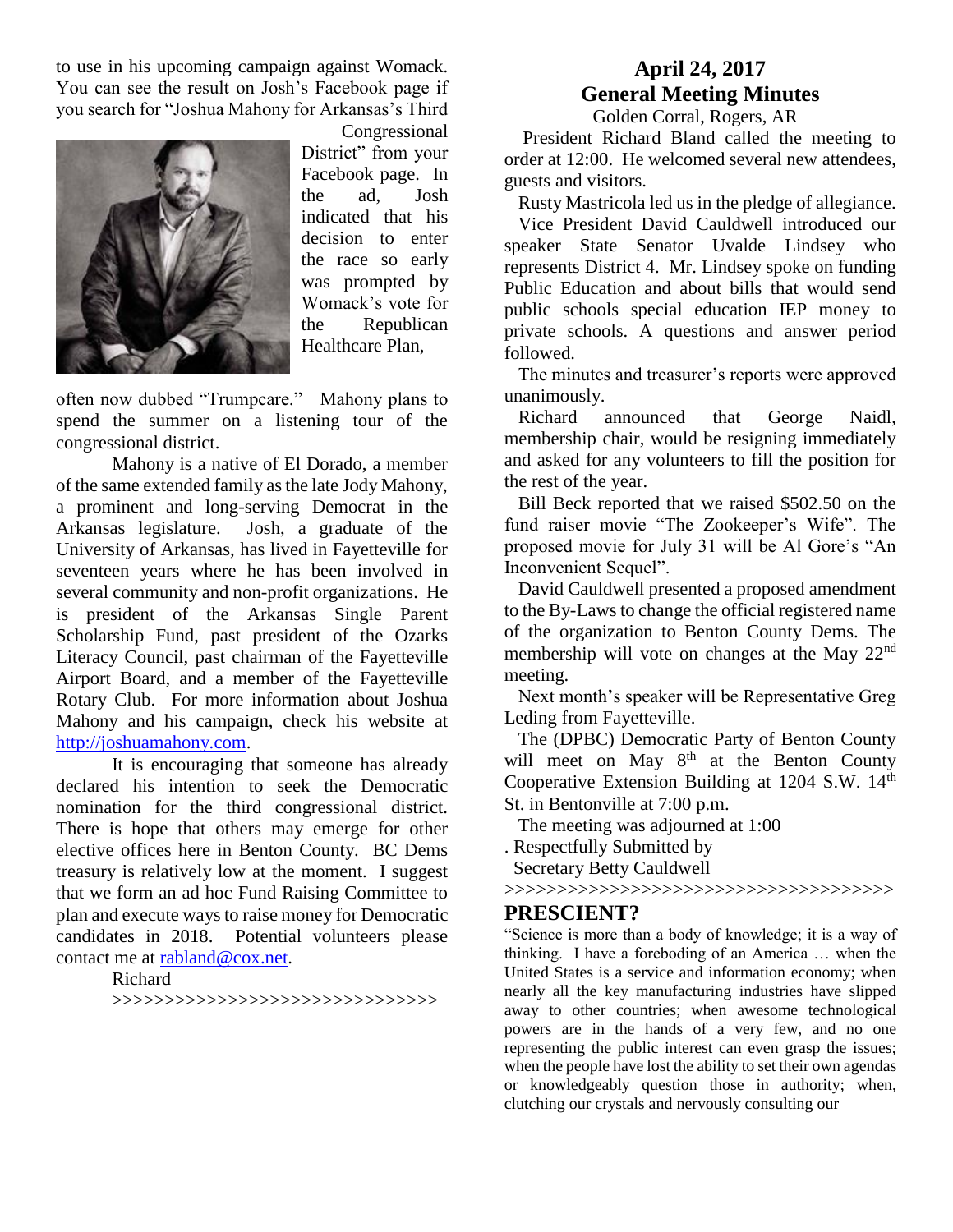horoscopes, our critical faculties in decline, unable to distinguish between what feels good and what's true, we slide, almost without noticing, back into superstition and darkness.

#### Carl Sagan

>>>>>>>>>>>>>>>>>>>>>>>>>>>>>>>>>>

Sean Spicer's presser for the Titanic's maiden voyage.



# **Treasurer's Summary April 2017**

| $11$ cabul of b building $\frac{1}{2}$ $\frac{1}{2}$ $\frac{1}{2}$ $\frac{1}{2}$ |                          |              |
|----------------------------------------------------------------------------------|--------------------------|--------------|
|                                                                                  | <b>Beginning Balance</b> |              |
| Income                                                                           |                          |              |
| <b>Blue Bowls</b>                                                                | \$80.71                  |              |
| Donations                                                                        | \$125.00                 |              |
| Dues                                                                             | $$100,00*$               |              |
| Movie tickets                                                                    | \$715.00                 |              |
| Total                                                                            |                          | $$1,020.71*$ |
| Expenses                                                                         |                          |              |
| Movie expense                                                                    | \$322.50                 |              |
| Total                                                                            |                          | \$322.50     |
| <b>Ending Balance</b>                                                            |                          | $$4,049.30*$ |

# **Submitted by Joel Ewing, Treasurer** \*increased \$40 from originally reported values

>>>>>>>>>>>>>>>>>>>>>>>>>>>>>>>>>>>>>>>>>>>>>>>>>>>

### Nominating Committee

In accordance with our by-laws Your President will be seeking nominations for 3 members to act as the nominating committee. The nominating committee will select a single slate of candidates for offices of President, Vice President, Secretary and Treasurer.

The nominating committee shall present a single slate of candidates to the board at the last meeting prior to the October meeting..

The following was copied from a letter from the Democratic Headquarters of the Desert, Cathedral City, California

# An Unprecedented Attack on Our National Monuments

The Trump administration has ordered a "review" of all National Monuments designated in the last 21 years.

The Secretary of the Interior has been directed to recommend whether to rescind or reduce the protections for these special areas. First on the list could be Bears Ears National Monument in Utah. Any rescission or reduction of one National Monument has the potential to affect all National Monuments and the cultural, ecological, and recreational benefits they provide us.

We object to this threat to our National Monuments, and we hope that you will join us in calling on the Secretary of Interior to ensure that these lands remain protected, now and for future generations.

An attack on one monument can potentially be an attack on all.

[Leave a direct message for the Secretary](https://www.doi.gov/contact-us)  [of the Interior HERE,](https://www.doi.gov/contact-us) or phone 202-208- 7351. If you get a recording, press 0 to leave a comment.

Contact information: President: Richard Bland e-mail: [rabland@cox.lnet](mailto:rabland@cox.lnet) 631.9818

## **Vice President: David Cauldwell**  e-mail:dcauldwl@gmail.com **721.2747**

**Treasurer: Joel Ewing e-mail:** [jcewing@acm.com](mailto:jcewing@acm.com) **268.4231**

**Recording Secretary: Betty Cauldwell e-mail ;**[bcauldwl@gmail.com](mailto:bcauldwl@gmail.com) **721.2714** 

**Visit our website at:** [www.bcdems.org](http://www.bcdems.org/)